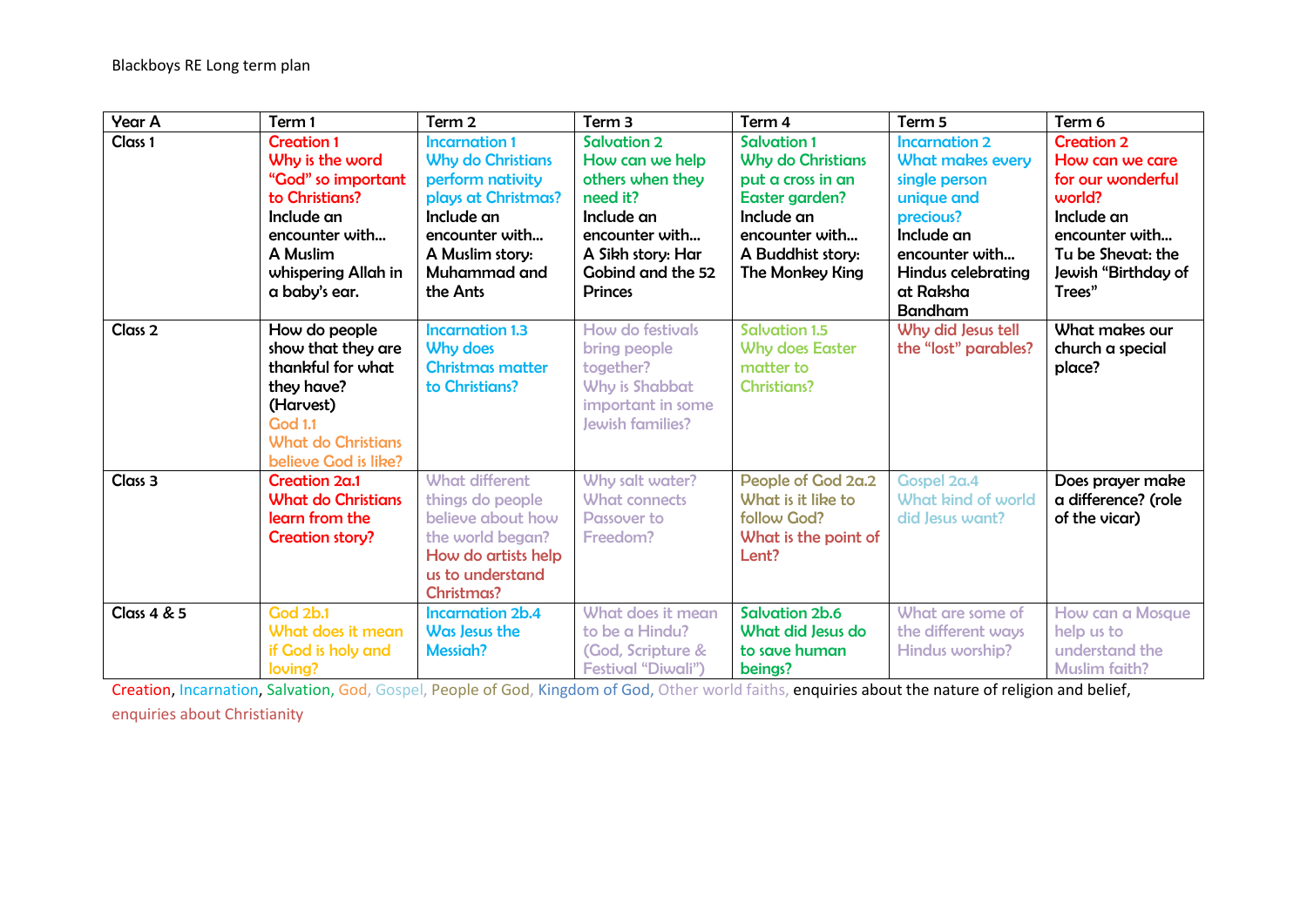| <b>Year B</b> | Term 1                                                                                                                                                                                | Term 2                                                                                                                                                                            | Term 3                                                                                                                                                                    | Term 4                                                                                                                                                                           | Term 5                                                                                                                                                                               | Term 6                                                                                                                                                                                 |
|---------------|---------------------------------------------------------------------------------------------------------------------------------------------------------------------------------------|-----------------------------------------------------------------------------------------------------------------------------------------------------------------------------------|---------------------------------------------------------------------------------------------------------------------------------------------------------------------------|----------------------------------------------------------------------------------------------------------------------------------------------------------------------------------|--------------------------------------------------------------------------------------------------------------------------------------------------------------------------------------|----------------------------------------------------------------------------------------------------------------------------------------------------------------------------------------|
| Reception     | <b>Creation 1</b><br>Why is the word<br>"God" so important<br>to Christians?<br>Include an<br>encounter with<br>The Jewish story of<br>Moses and the<br>Israelites. (BBC<br>Religion) | <b>Incarnation 1</b><br><b>Why do Christians</b><br>perform nativity<br>plays at Christmas?<br>Include an<br>encounter with<br>A Hindu story:<br>Rama and Sita<br>(BBC Religions) | <b>Salvation 2</b><br>How can we help<br>others when they<br>need it?<br>Include an<br>encounter with<br><b>Chinese New Year</b><br>"The Great Race"                      | <b>Salvation 1</b><br><b>Why do Christians</b><br>put a cross in an<br>Easter garden?<br>Include an<br>encounter with<br>A Jewish story: Story<br>of Hanukkah (BBC<br>Religions) | <b>Incarnation 2</b><br><b>What makes every</b><br>single person<br>unique and<br>precious?<br>Include an<br>encounter with<br>A Sikh story: It's all<br>within<br>(www.sikhnet.com) | <b>Creation 2</b><br>How can we care<br>for our wonderful<br>world?<br>Include an<br>encounter with<br>An Islamic story:<br>The story of the<br>crying camel (BBC<br><b>Religions)</b> |
| 1 & 2         | <b>Creation 1.2</b><br>Who made the<br>world?                                                                                                                                         | <b>Gospel 1.4</b><br>What is the good<br>news that Jesus<br>brings?                                                                                                               | Why is the Torah<br>important to Jews?                                                                                                                                    | Is Easter a happy or<br>sad time?                                                                                                                                                | What is it like to<br>live in a Jewish<br>household? (kosher)                                                                                                                        | How and why do<br>people have special<br>ways of welcoming<br>new babies?                                                                                                              |
| 3 & 4         | Creation 2a.1<br><b>What do Christians</b><br>learn from the<br>Creation story?                                                                                                       | <b>What different</b><br>things do people<br>believe about how<br>the world began?<br>How do artists help<br>us to understand<br><b>Christmas?</b>                                | Why salt water?<br><b>What connects</b><br><b>Passover to</b><br>Freedom?                                                                                                 | People of God 2a.2<br>What is it like to<br>follow God?<br>What is the point of<br>Lent?                                                                                         | Gospel 2a.4<br>What kind of world<br>did Jesus want?                                                                                                                                 | Does prayer make<br>a difference? (role<br>of the vicar)                                                                                                                               |
| 5 & 6         | Gospel 2b.5<br><b>What would Jesus</b><br>do?                                                                                                                                         | People of God 2b.3<br>How can following<br><b>God bring freedom</b><br>and justice?                                                                                               | How do people<br>with non-religious<br>views decide what<br>is a good life?<br>Include:<br>Creation 2b.2<br><b>Creation and</b><br>science: conflict or<br>complementary? | Salvation 2b.7<br><b>What difference</b><br>does the<br>resurrection make<br>to Christians?                                                                                      | <b>Kingdom of God</b><br>2b.8<br><b>What kind of King</b><br>was Jesus?                                                                                                              | Who is Mohammed<br>and what do<br><b>Muslims learn from</b><br>him?<br><b>What do Muslims</b><br>believe about the<br>origins and<br>authority of the<br>Qur'an?                       |

Creation, Incarnation, Salvation, God, Gospel, People of God, Kingdom of God, Other world faiths, enquiries about the nature of religion and belief, enquiries about Christianity